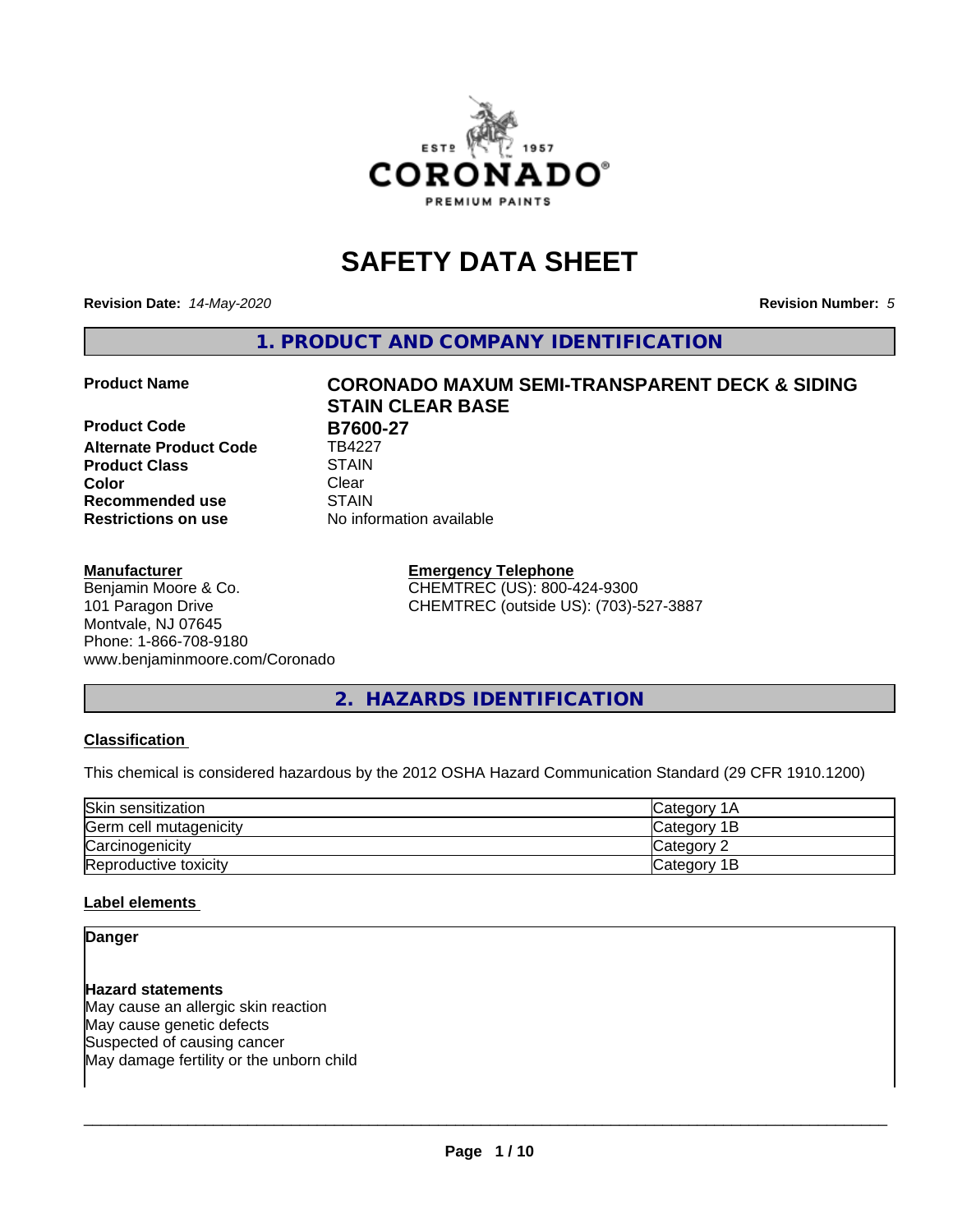

**Odor** little or no odor

#### **Precautionary Statements - Prevention**

Obtain special instructions before use Do not handle until all safety precautions have been read and understood Use personal protective equipment as required Avoid breathing dust/fume/gas/mist/vapors/spray Contaminated work clothing should not be allowed out of the workplace Wear protective gloves

#### **Precautionary Statements - Response**

IF exposed or concerned: Get medical advice/attention **Skin** IF ON SKIN: Wash with plenty of soap and water

If skin irritation or rash occurs: Get medical advice/attention Wash contaminated clothing before reuse

#### **Precautionary Statements - Storage**

Store locked up

#### **Precautionary Statements - Disposal**

Dispose of contents/container to an approved waste disposal plant

#### **Hazards not otherwise classified (HNOC)**

Not applicable

# **Other information**

No information available

# **3. COMPOSITION INFORMATION ON COMPONENTS**

| <b>Chemical name</b>                                | CAS No.       | Weight-%    |
|-----------------------------------------------------|---------------|-------------|
| Propylene glycol                                    | $57 - 55 - 6$ | $1 - 5$     |
| 2-Amino-2-methly-1-propanol                         | 124-68-5      | $0.1 - 0.5$ |
| Poly(oxy-1,2-ethanediyl),                           | 104810-48-2   | $0.1 - 0.5$ |
| .alpha.-[3-[3-(2H-benzotriazol-2-yl)-5-(1,1-dimeth. |               |             |
| ylethyl)-4-hydroxyphenyl]-1-oxopropyl]-.omega.-h    |               |             |
| vdroxv-                                             |               |             |
| Decanedioic acid,                                   | 41556-26-7    | $0.1 - 0.5$ |
| bis(1,2,2,6,6-pentamethyl-4-piperidinyl) ester      |               |             |
| Carbamic acid, 1H-benzimidazol-2-yl-, methyl        | 10605-21-7    | $0.1 - 0.5$ |
| ester                                               |               |             |
| Poly(oxy-1,2-ethanediyl),                           | 104810-47-1   | $0.1 - 0.5$ |
| alpha.-[3-[3-(2H-benzotriazol-2-yl)-5-(1,1-dimeth.  |               |             |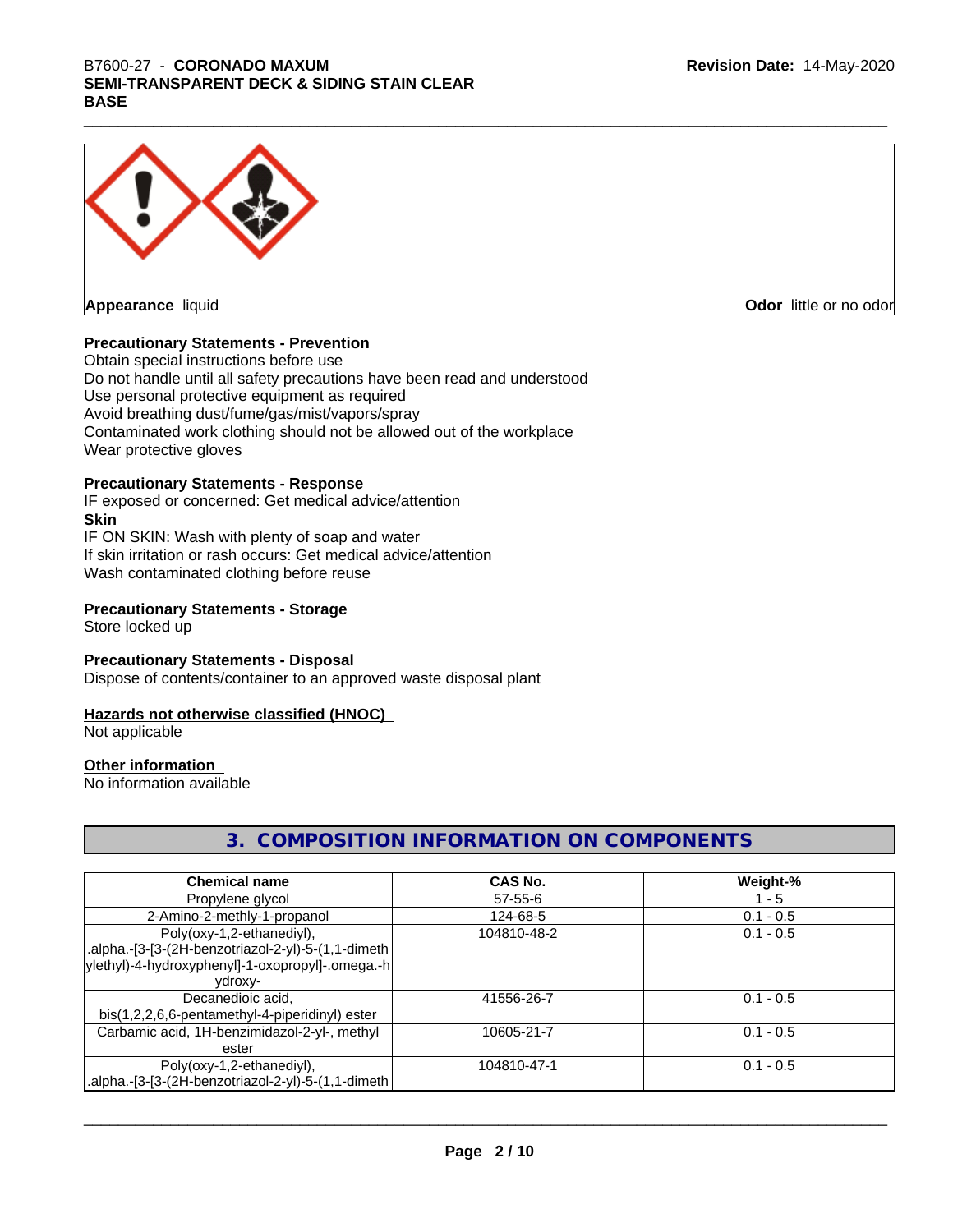| ylethyl)-4-hydroxyphenyl]-1-oxopropyl]-.omega.-[ <br> 3-[3-(2H-benzotriazol-2-yl)-5-(1,1-dimethylethyl)- |            |             |
|----------------------------------------------------------------------------------------------------------|------------|-------------|
| 4-hydroxyphenyl]-1-oxoprop                                                                               |            |             |
| Cobalt neodecanoate                                                                                      | 27253-31-2 | $0.1 - 0.5$ |

| <b>General Advice</b><br>If symptoms persist, call a physician. Show this safety data sheet to the doctor in<br>attendance.                                                                                                                                |
|------------------------------------------------------------------------------------------------------------------------------------------------------------------------------------------------------------------------------------------------------------|
| Rinse thoroughly with plenty of water for at least 15 minutes and consult a<br><b>Eye Contact</b><br>physician.                                                                                                                                            |
| Wash off immediately with soap and plenty of water while removing all<br><b>Skin Contact</b><br>contaminated clothes and shoes. If skin irritation persists, call a physician. Wash<br>clothing before reuse. Destroy contaminated articles such as shoes. |
| Move to fresh air. If symptoms persist, call a physician.<br><b>Inhalation</b>                                                                                                                                                                             |
| Clean mouth with water and afterwards drink plenty of water. Consult a physician<br>Ingestion<br>if necessary.                                                                                                                                             |
| May cause allergic skin reaction.<br><b>Most Important</b><br><b>Symptoms/Effects</b>                                                                                                                                                                      |
| <b>Notes To Physician</b><br>Treat symptomatically.                                                                                                                                                                                                        |

**5. FIRE-FIGHTING MEASURES**

| <b>Suitable Extinguishing Media</b>                                              | Use extinguishing measures that are appropriate to local<br>circumstances and the surrounding environment.                                   |
|----------------------------------------------------------------------------------|----------------------------------------------------------------------------------------------------------------------------------------------|
| Protective equipment and precautions for firefighters                            | As in any fire, wear self-contained breathing apparatus<br>pressure-demand, MSHA/NIOSH (approved or equivalent)<br>and full protective gear. |
| <b>Specific Hazards Arising From The Chemical</b>                                | Closed containers may rupture if exposed to fire or<br>extreme heat.                                                                         |
| <b>Sensitivity to mechanical impact</b>                                          | No.                                                                                                                                          |
| Sensitivity to static discharge                                                  | No.                                                                                                                                          |
| <b>Flash Point Data</b><br>Flash point (°F)<br>Flash Point (°C)<br><b>Method</b> | Not applicable<br>Not applicable<br>Not applicable                                                                                           |
| <b>Flammability Limits In Air</b>                                                |                                                                                                                                              |
| Lower flammability limit:                                                        | Not applicable                                                                                                                               |
|                                                                                  |                                                                                                                                              |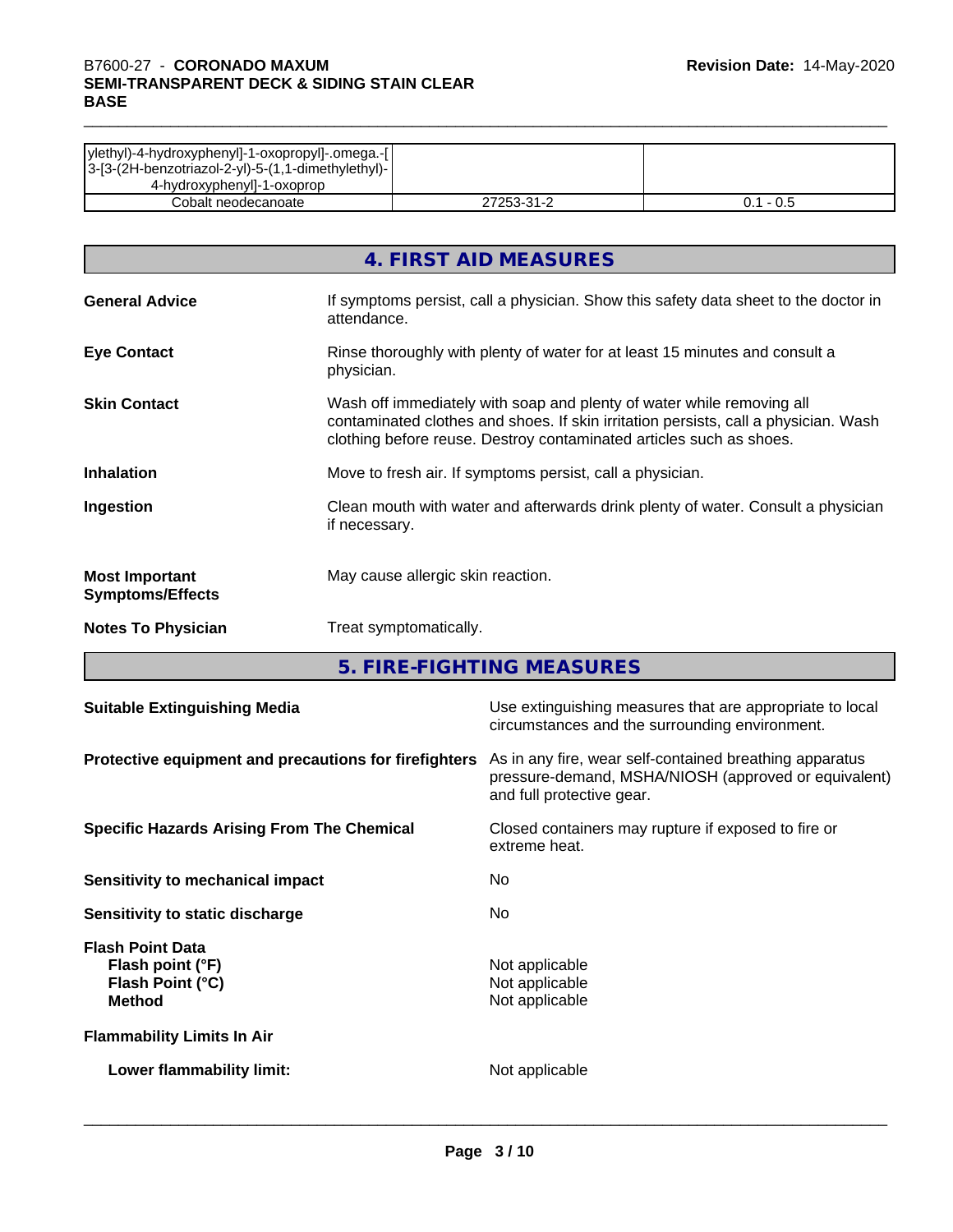|                                         | <b>Upper flammability limit:</b> |                        | Not applicable        |                                |
|-----------------------------------------|----------------------------------|------------------------|-----------------------|--------------------------------|
| <b>NFPA</b>                             | Health: 2                        | <b>Flammability: 0</b> | <b>Instability: 0</b> | <b>Special: Not Applicable</b> |
| <b>NFPA Legend</b><br>0 - Not Hazardous |                                  |                        |                       |                                |

- 
- 1 Slightly
- 2 Moderate
- 3 High
- 4 Severe

*The ratings assigned are only suggested ratings, the contractor/employer has ultimate responsibilities for NFPA ratings where this system is used.*

*Additional information regarding the NFPA rating system is available from the National Fire Protection Agency (NFPA) at www.nfpa.org.*

# **6. ACCIDENTAL RELEASE MEASURES**

| <b>Personal Precautions</b>      | Avoid contact with skin, eyes and clothing. Ensure adequate ventilation.                                                                                                         |
|----------------------------------|----------------------------------------------------------------------------------------------------------------------------------------------------------------------------------|
| <b>Other Information</b>         | Prevent further leakage or spillage if safe to do so.                                                                                                                            |
| <b>Environmental precautions</b> | See Section 12 for additional Ecological Information.                                                                                                                            |
| <b>Methods for Cleaning Up</b>   | Soak up with inert absorbent material. Sweep up and shovel into suitable<br>containers for disposal.                                                                             |
|                                  | 7. HANDLING AND STORAGE                                                                                                                                                          |
| <b>Handling</b>                  | Avoid contact with skin, eyes and clothing. Avoid breathing vapors, spray mists or<br>sanding dust. In case of insufficient ventilation, wear suitable respiratory<br>equipment. |
| <b>Storage</b>                   | Keep container tightly closed. Keep out of the reach of children.                                                                                                                |
| <b>Incompatible Materials</b>    | No information available                                                                                                                                                         |
|                                  |                                                                                                                                                                                  |

**8. EXPOSURE CONTROLS/PERSONAL PROTECTION**

# **Exposure Limits**

*No exposure limits have been established for this product.*

# **Legend**

**Engineering Measures** Ensure adequate ventilation, especially in confined areas. **Personal Protective Equipment Eye/Face Protection** Safety glasses with side-shields. **Skin Protection** Protective gloves and impervious clothing. **Respiratory Protection** Use only with adequate ventilation. In operations where exposure limits are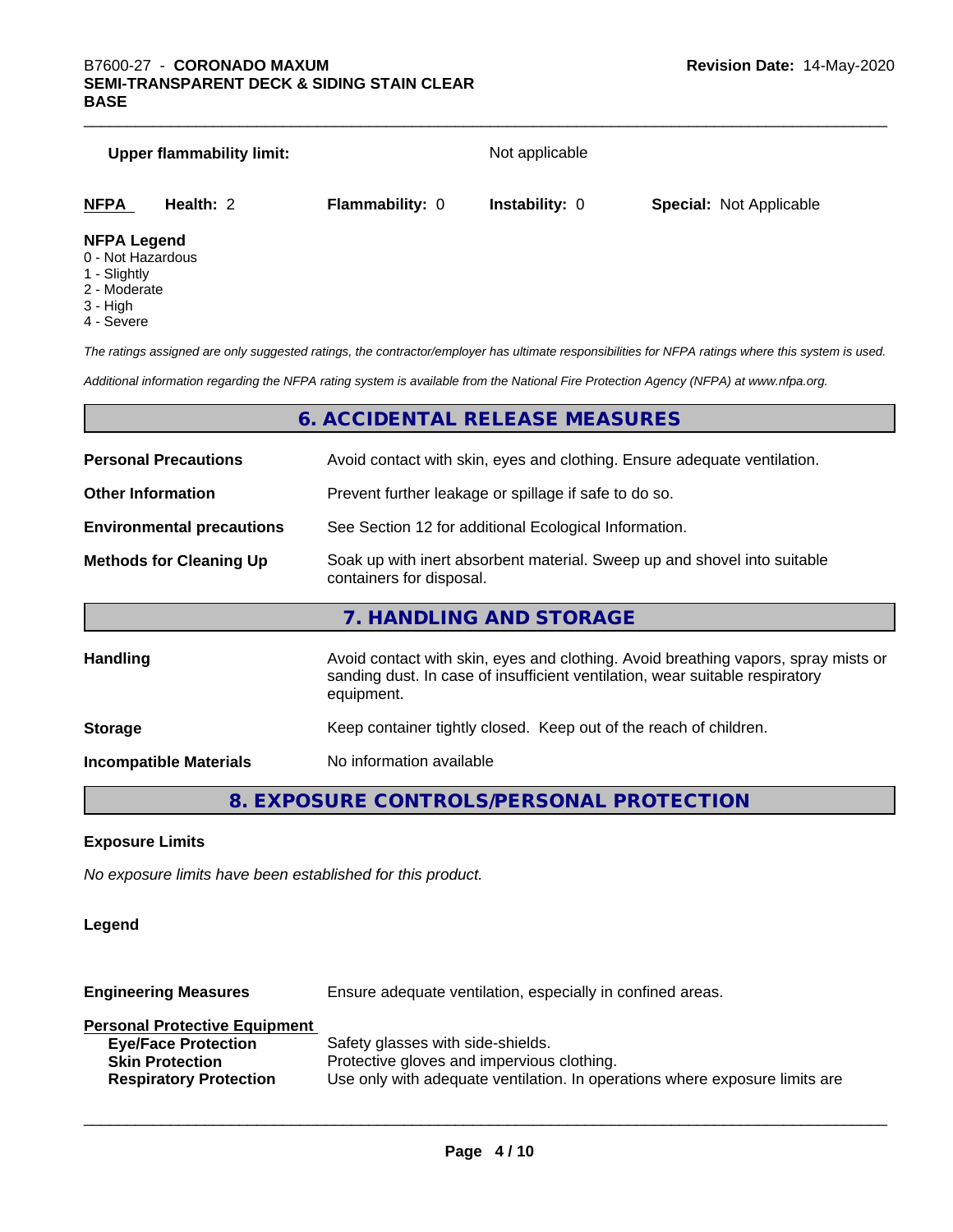exceeded, use a NIOSH approved respirator that has been selected by a technically qualified person for the specific work conditions. When spraying the product or applying in confined areas, wear a NIOSH approved respirator specified for paint spray or organic vapors.

**Hygiene Measures** Avoid contact with skin, eyes and clothing. Remove and wash contaminated clothing before re-use. Wash thoroughly after handling.

### **9. PHYSICAL AND CHEMICAL PROPERTIES**

**Appearance** liquid **Odor** little or no odor **Odor Threshold No information available No information available Density (Ibs/gal)** 8.55 - 8.65<br> **Specific Gravity** 8.55 - 8.65 **Specific Gravity pH pH**  $\blacksquare$ **Viscosity (cps)** No information available **Solubility(ies)** No information available **Water solubility** No information available **Evaporation Rate No information available No information available Vapor pressure** No information available in the No information available **Vapor density No information available No information available Wt.** % Solids 20 - 30 **Vol. % Solids** 15 - 25 **Wt. % Volatiles** 70 - 80 **Vol. % Volatiles** 75 - 85 **VOC Regulatory Limit (g/L)** <250 **Boiling Point (°F)** 212 **Boiling Point (°C)** 100 **Freezing point (°F)** 32 **Freezing Point (°C)** 0 **Flash point (°F)** Not applicable **Flash Point (°C)** Not applicable **Method** Not applicable **Flammability (solid, gas)** Not applicable **Upper flammability limit:** Not applicable **Lower flammability limit:**<br> **Autoignition Temperature (°F)** Not applicable havailable **Autoignition Temperature (°F) Autoignition Temperature (°C)**<br> **Decomposition Temperature (°F)** No information available **Decomposition Temperature (°F) Decomposition Temperature (°C)**<br> **Partition coefficient**<br> **Partition coefficient**<br> **No** information available

**No information available** 

### **10. STABILITY AND REACTIVITY**

| <b>Reactivity</b>         |  |
|---------------------------|--|
| <b>Chemical Stability</b> |  |
| Canditions to outside     |  |

**Not Applicable** Stable under normal conditions.

**Conditions to avoid Prevent from freezing.**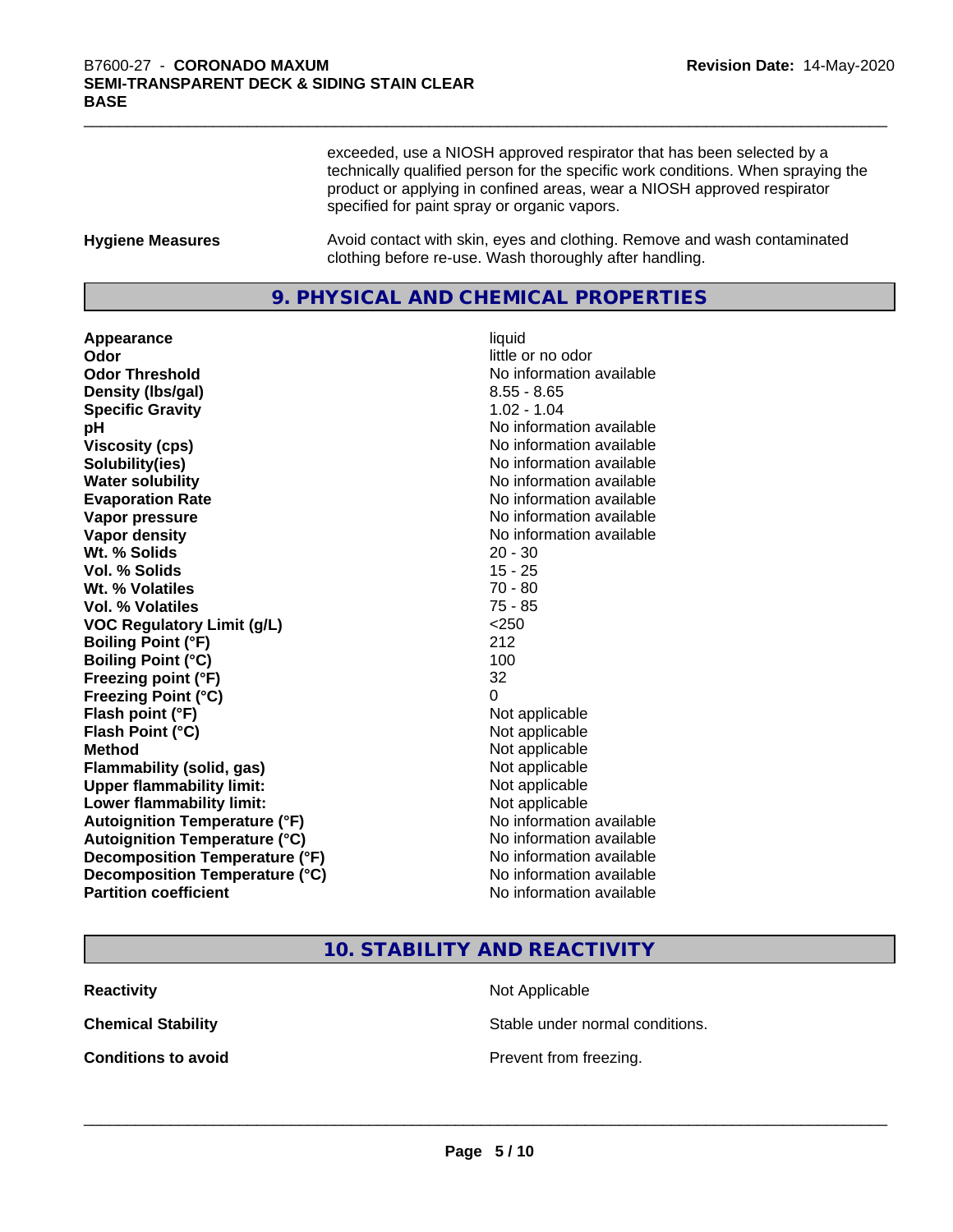**The following values are calculated based on chapter 3.1 of the GHS document**

| <b>ATEmix (oral)</b>   | 685636 mg/kg |
|------------------------|--------------|
| <b>ATEmix (dermal)</b> | 713061 mg/kg |

# **Component Information**

| Chemical name               | Oral LD50            | Dermal LD50              | Inhalation LC50 |
|-----------------------------|----------------------|--------------------------|-----------------|
| Propylene glycol            | $= 20$ g/kg (Rat)    | $= 20800$ mg/kg (Rabbit) |                 |
| $57-55-6$                   |                      |                          |                 |
| 2-Amino-2-methly-1-propanol | $= 2900$ mg/kg (Rat) | > 2000 mg/kg (Rabbit)    |                 |
| 124-68-5                    |                      |                          |                 |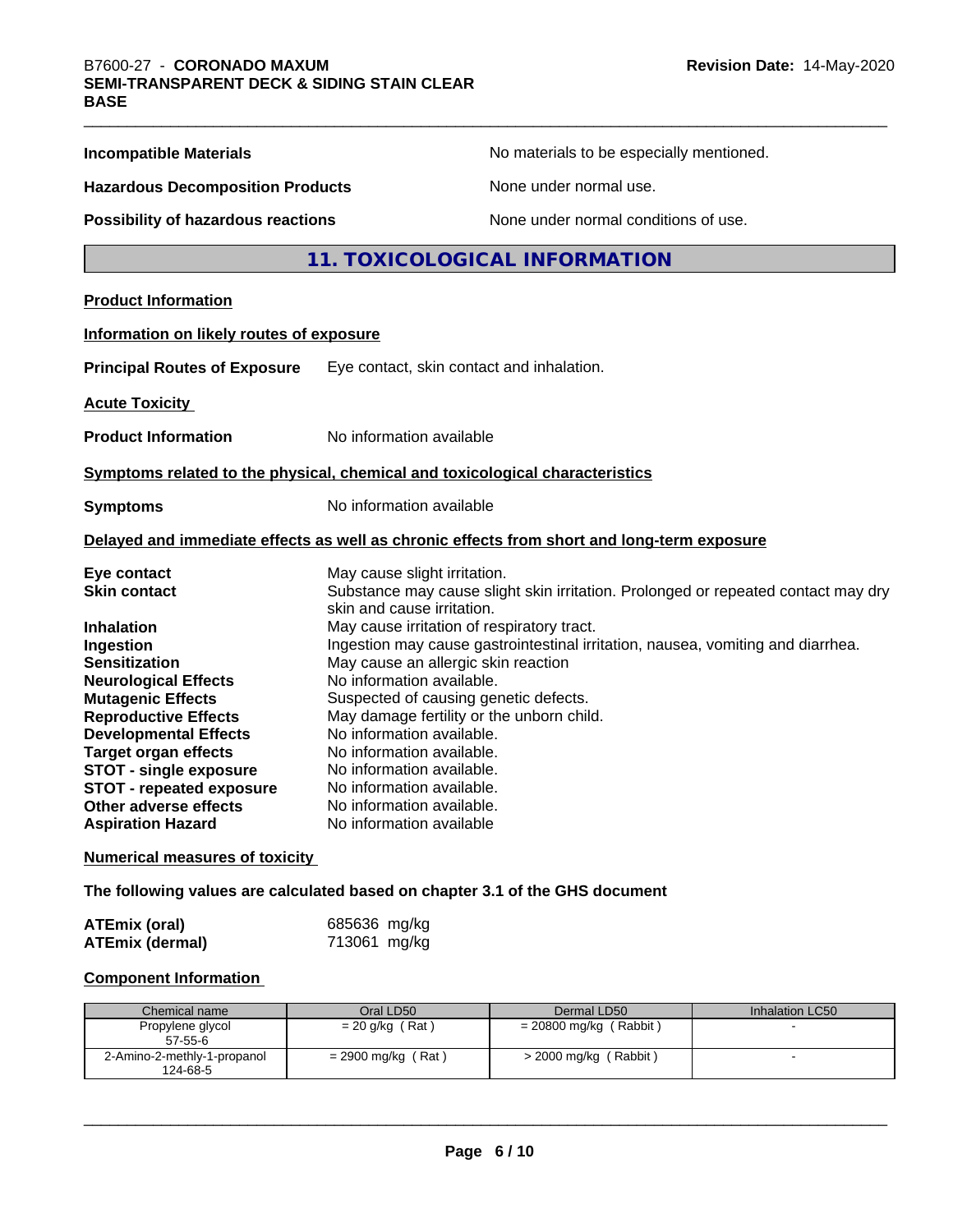# B7600-27 - CORONADO MAXUM<br>SEMI-TRANSPARENT DECK & SIDING STAIN CLEAR<br>BASE **SEMI-TRANSPARENT DECK & SIDING STAIN CLEAR BASE**

| Decanedioic acid,<br>  bis(1,2,2,6,6-pentamethyl-4-piperidi  <br>nyl) ester | $= 2615$ mg/kg (Rat)                         |                                                                    |  |
|-----------------------------------------------------------------------------|----------------------------------------------|--------------------------------------------------------------------|--|
| 41556-26-7                                                                  |                                              |                                                                    |  |
| Carbamic acid,<br>[1H-benzimidazol-2-yl-, methyl ester]<br>10605-21-7       | $>$ 5050 mg/kg (Rat)<br>$= 6400$ mg/kg (Rat) | $> 10000$ mg/kg (Rabbit) = 2 g/kg (<br>$Rat$ = 8500 mg/kg (Rabbit) |  |
| Cobalt neodecanoate<br>27253-31-2                                           |                                              | 2500 mg/kg                                                         |  |

## **Chronic Toxicity**

#### **Carcinogenicity**

*The information below indicateswhether each agency has listed any ingredient as a carcinogen:.*

| <b>Chemical name</b> | <b>IARC</b>                       | <b>NTP</b>                                    | <b>OSHA</b> |
|----------------------|-----------------------------------|-----------------------------------------------|-------------|
| Cobalt neodecanoate  | 2B - Possible Human<br>Carcinogen | Reasonably<br>Anticipated Human<br>Carcinoɑen | Listed      |

• Cobalt and cobalt compounds are listed as possible human carcinogens by IARC (2B). However, there is inadequate evidence of the carcinogenicity of cobalt and cobalt compounds in humans.

#### **Legend**

IARC - International Agency for Research on Cancer NTP - National Toxicity Program OSHA - Occupational Safety & Health Administration

**12. ECOLOGICAL INFORMATION**

# **Ecotoxicity Effects**

The environmental impact of this product has not been fully investigated.

### **Product Information**

#### **Acute Toxicity to Fish**

No information available

#### **Acute Toxicity to Aquatic Invertebrates**

No information available

#### **Acute Toxicity to Aquatic Plants**

No information available

#### **Persistence / Degradability**

No information available.

#### **Bioaccumulation**

There is no data for this product.

#### **Mobility in Environmental Media**

No information available.

#### **Ozone**

No information available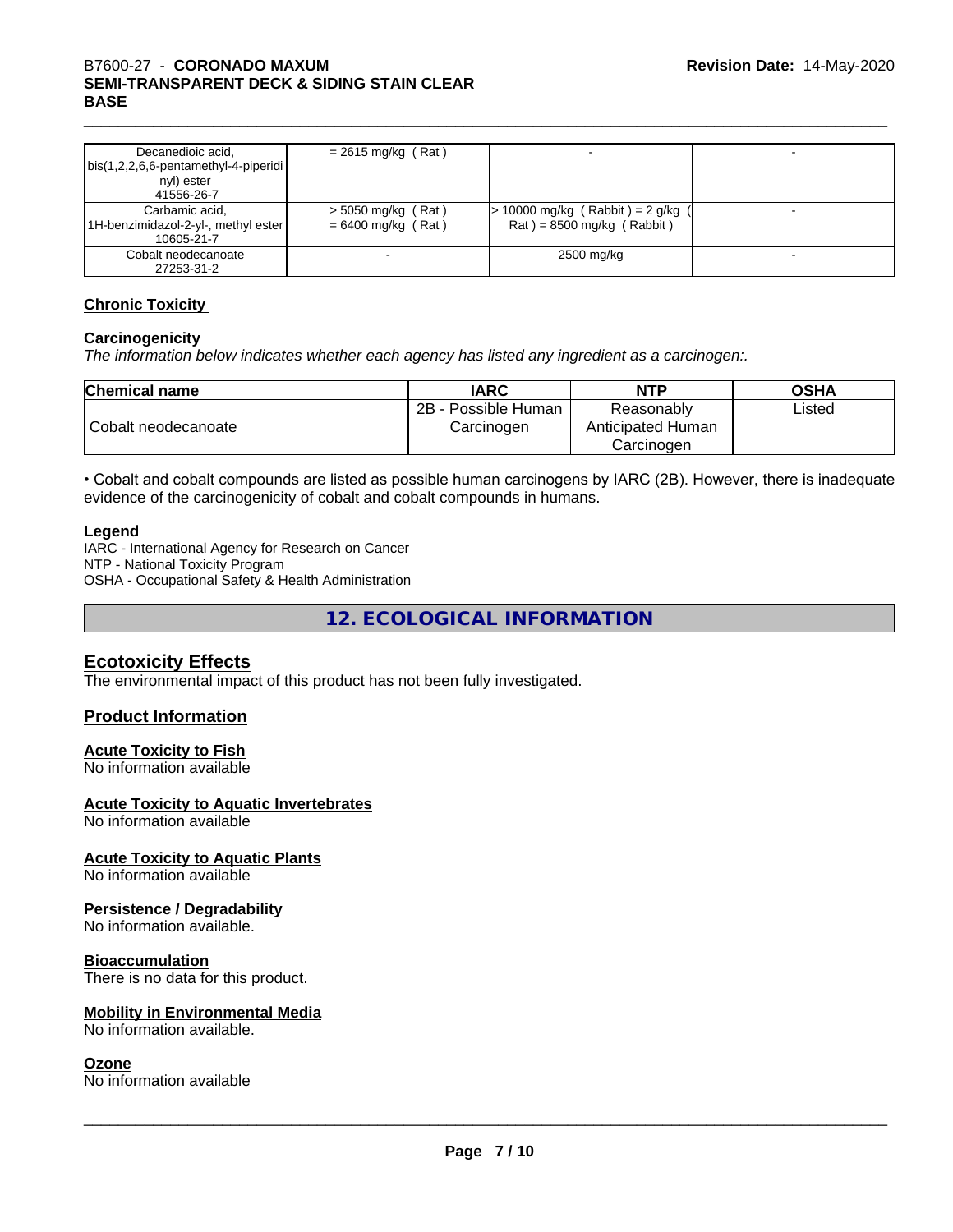### **Component Information**

#### **Acute Toxicity to Fish**

Propylene glycol LC50: 710 mg/L (Fathead Minnow - 96 hr.) Carbamic acid, 1H-benzimidazol-2-yl-, methyl ester LC50: 1.5 mg/L (Rainbow Trout - 96 hr.)

#### **Acute Toxicity to Aquatic Invertebrates**

Propylene glycol EC50: > 10000 mg/L (Daphnia magna - 24 hr.) Carbamic acid, 1H-benzimidazol-2-yl-, methyl ester LC50: 0.22 mg/L (water flea - 48 hr.)

#### **Acute Toxicity to Aquatic Plants**

No information available

|                                                                                              | <b>13. DISPOSAL CONSIDERATIONS</b>                                                                                                                                                                                        |  |  |
|----------------------------------------------------------------------------------------------|---------------------------------------------------------------------------------------------------------------------------------------------------------------------------------------------------------------------------|--|--|
| <b>Waste Disposal Method</b>                                                                 | Dispose of in accordance with federal, state, and local regulations. Local<br>requirements may vary, consult your sanitation department or state-designated<br>environmental protection agency for more disposal options. |  |  |
|                                                                                              | 14. TRANSPORT INFORMATION                                                                                                                                                                                                 |  |  |
| <b>DOT</b>                                                                                   | Not regulated                                                                                                                                                                                                             |  |  |
| <b>ICAO / IATA</b>                                                                           | Not regulated                                                                                                                                                                                                             |  |  |
| <b>IMDG / IMO</b>                                                                            | Not regulated                                                                                                                                                                                                             |  |  |
|                                                                                              | <b>15. REGULATORY INFORMATION</b>                                                                                                                                                                                         |  |  |
| <b>International Inventories</b>                                                             |                                                                                                                                                                                                                           |  |  |
| <b>TSCA: United States</b><br><b>DSL: Canada</b>                                             | Yes - All components are listed or exempt.<br>Yes - All components are listed or exempt.                                                                                                                                  |  |  |
| <b>Federal Regulations</b>                                                                   |                                                                                                                                                                                                                           |  |  |
| <b>SARA 311/312 hazardous categorization</b><br>Acute health hazard<br>Chronic Health Hazard | Yes<br>Yes                                                                                                                                                                                                                |  |  |
| Fire hazard<br>Sudden release of pressure hazard                                             | No.<br>No.                                                                                                                                                                                                                |  |  |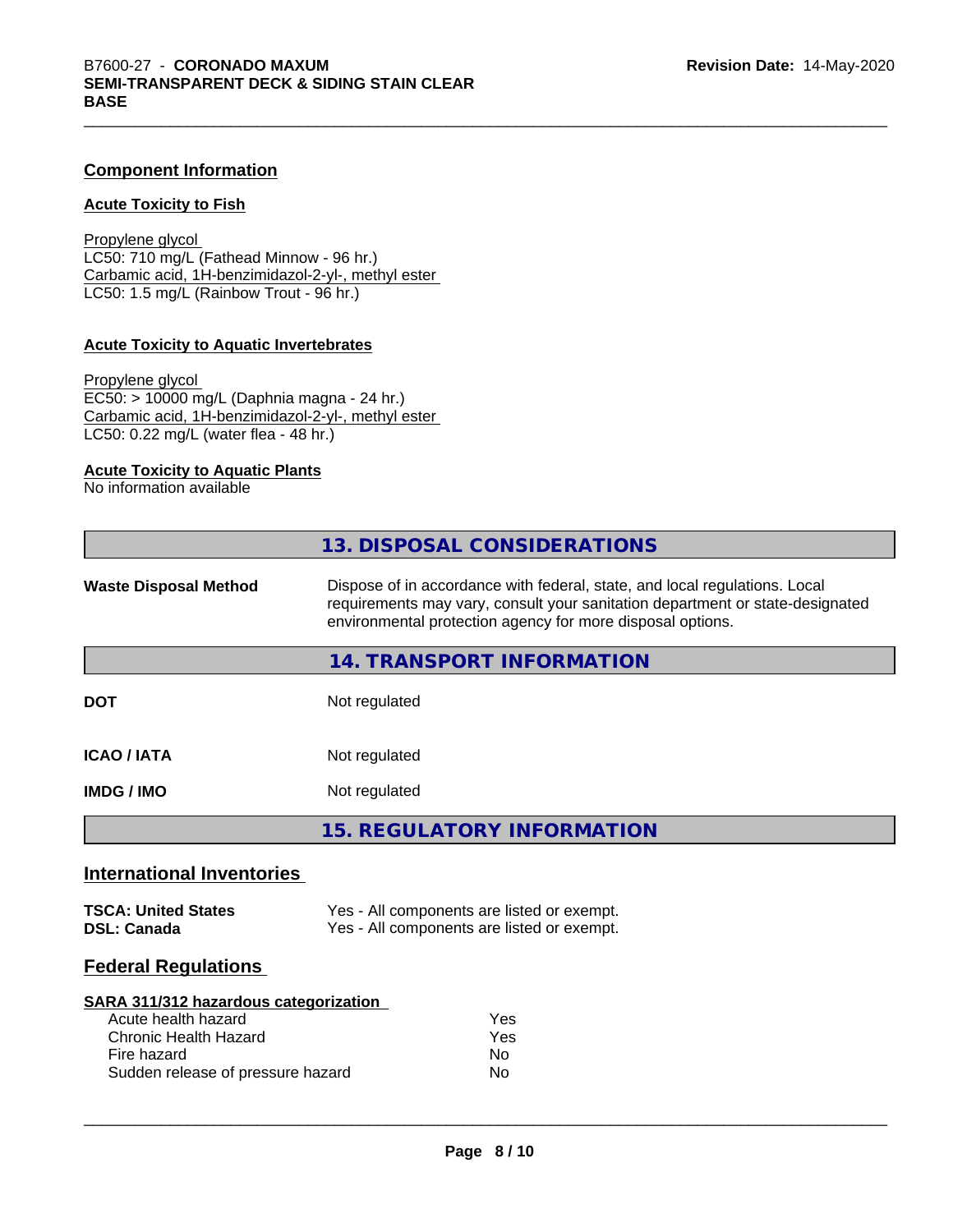Reactive Hazard No

#### **SARA 313**

Section 313 of Title III of the Superfund Amendments and Reauthorization Act of 1986 (SARA). This product contains a chemical or chemicals which are subject to the reporting requirements of the Act and Title 40 of the Code of Federal Regulations, Part 372:

*None*

#### **Clean Air Act,Section 112 Hazardous Air Pollutants (HAPs) (see 40 CFR 61)**

This product contains the following HAPs:

| Chemical name       | CAS No.    | Weight-% | <b>Hazardous Air Pollutant</b> |
|---------------------|------------|----------|--------------------------------|
|                     |            |          | (HAP)                          |
| Cobalt neodecanoate | 27253-31-2 | - 0.5    | Listed                         |

### **US State Regulations**

#### **California Proposition 65**

**WARNING:** Cancer and Reproductive Harm– www.P65warnings.ca.gov

#### **State Right-to-Know**

| <b>Chemical name</b>                  | <b>Massachusetts</b> | <b>New Jersey</b> | Pennsylvania |
|---------------------------------------|----------------------|-------------------|--------------|
| Propylene glycol                      |                      |                   |              |
| Carbamic acid, 1H-benzimidazol-2-yl-, |                      |                   |              |
| methyl ester                          |                      |                   |              |
| Cobalt neodecanoate                   |                      |                   |              |

#### **Legend**

X - Listed

**16. OTHER INFORMATION**

**HMIS** - **Health:** 2\* **Flammability:** 0 **Reactivity:** 0 **PPE:** -

- **HMIS Legend**
- 0 Minimal Hazard
- 1 Slight Hazard
- 2 Moderate Hazard
- 3 Serious Hazard
- 4 Severe Hazard
- \* Chronic Hazard

X - Consult your supervisor or S.O.P. for "Special" handling instructions.

*Note: The PPE rating has intentionally been left blank. Choose appropriate PPE that will protect employees from the hazards the material will present under the actual normal conditions of use.*